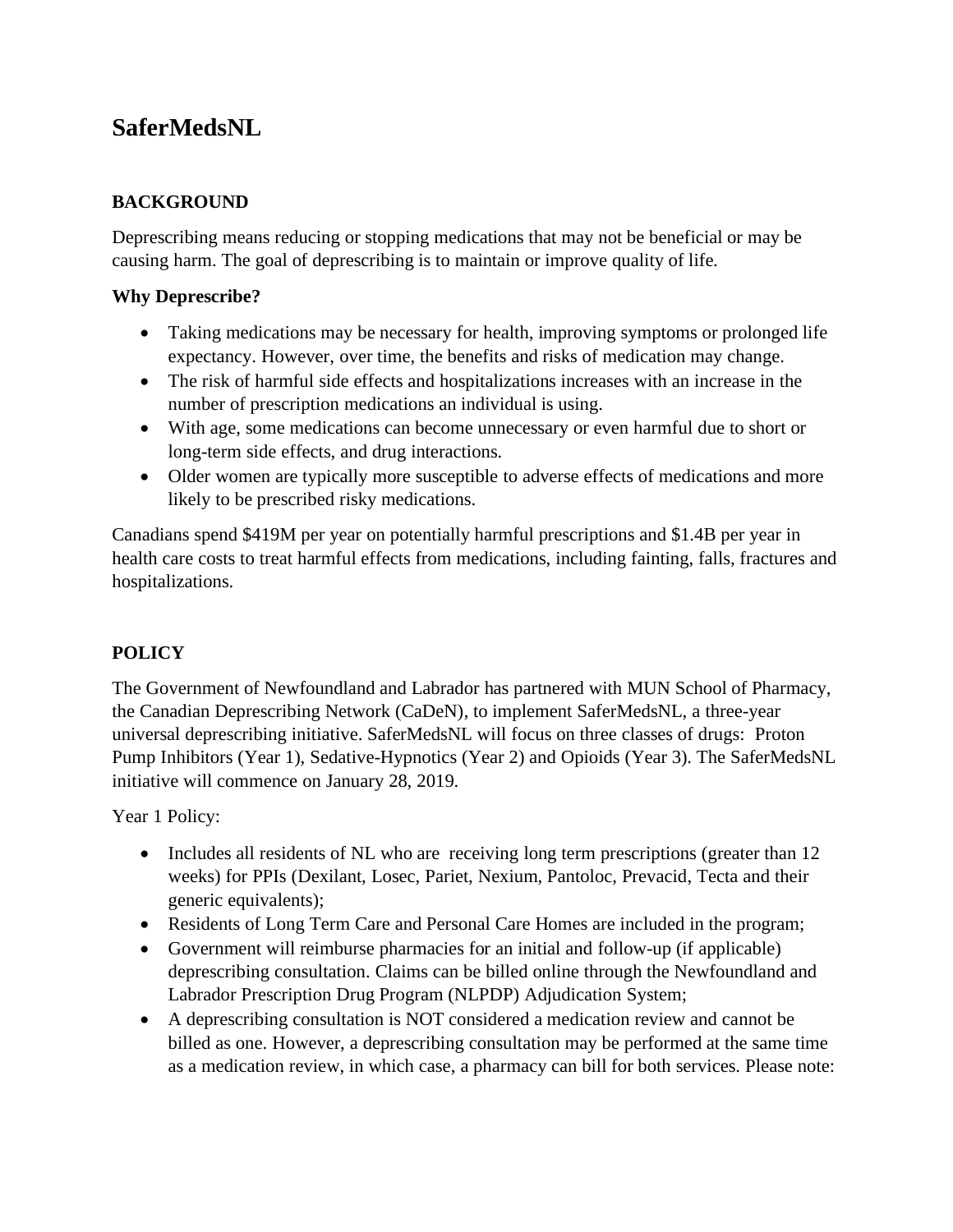Audits will be conducted on medication reviews performed on the same day as a deprescribe consultation for the same patient

#### • **Initial Deprescribing Consultation**:

- $\circ$  involves a 5-10 minute in-person conversation with the patient or patient's caregiver highlighting some of the harmful side effects associated with taking a PPI and asking if he/she would like to further discuss the possibility of stopping the use of the PPI with their physician;
- o completion of the Evidence-Based Pharmaceutical Opinion Form and forwarding to the prescribing physician. **The provided Evidence-Based Pharmaceutical Opinion Form is the only acceptable form**;
- o will be reimbursed \$23.00;
- o can be completed once per patient per lifetime;
- o only one initial consultation fee regardless of the number of PPIs the patient may be using.

#### • **Follow-up Deprescribing Consultation:**

- o Can be conducted for two reasons:
	- The physician has made a change to the prescription indicating an intent to deprescribe. This can be indicated by faxing back of the Pharmaceutical Opinion form, verbal order or new prescription. In this case the follow up consultation should focus on providing advice on weaning and side effect management;
	- There has been no response from the physician or change in prescription but the pharmacist wishes to conduct another conversation with the patient to further discuss the possibility of deprescribing. This type of follow up must be conducted at least 30 days after the initial consultation.
- o must document the follow-up by completing the SaferMedsNL Follow-up Form;
- o must be completed within 6 months of the initial consultation;
- o must be completed at the same pharmacy as the initial consultation;
- o will be reimbursed \$10.00;
- o involves an in-person or telephone consultation with the patient or patient's caregiver;
- o can only be completed once per patient per lifetime;
- o only one follow-up consultation fee per deprescribing drug class regardless of the number of PPIs or Sedative-Hypnotics the patient may be using.

**As the Deprescribing Initiative is a government-funded program, claims billed for consultations are subject to audit. Public monies paid for claims not billed in compliance with the policies outlined above will be recovered.**